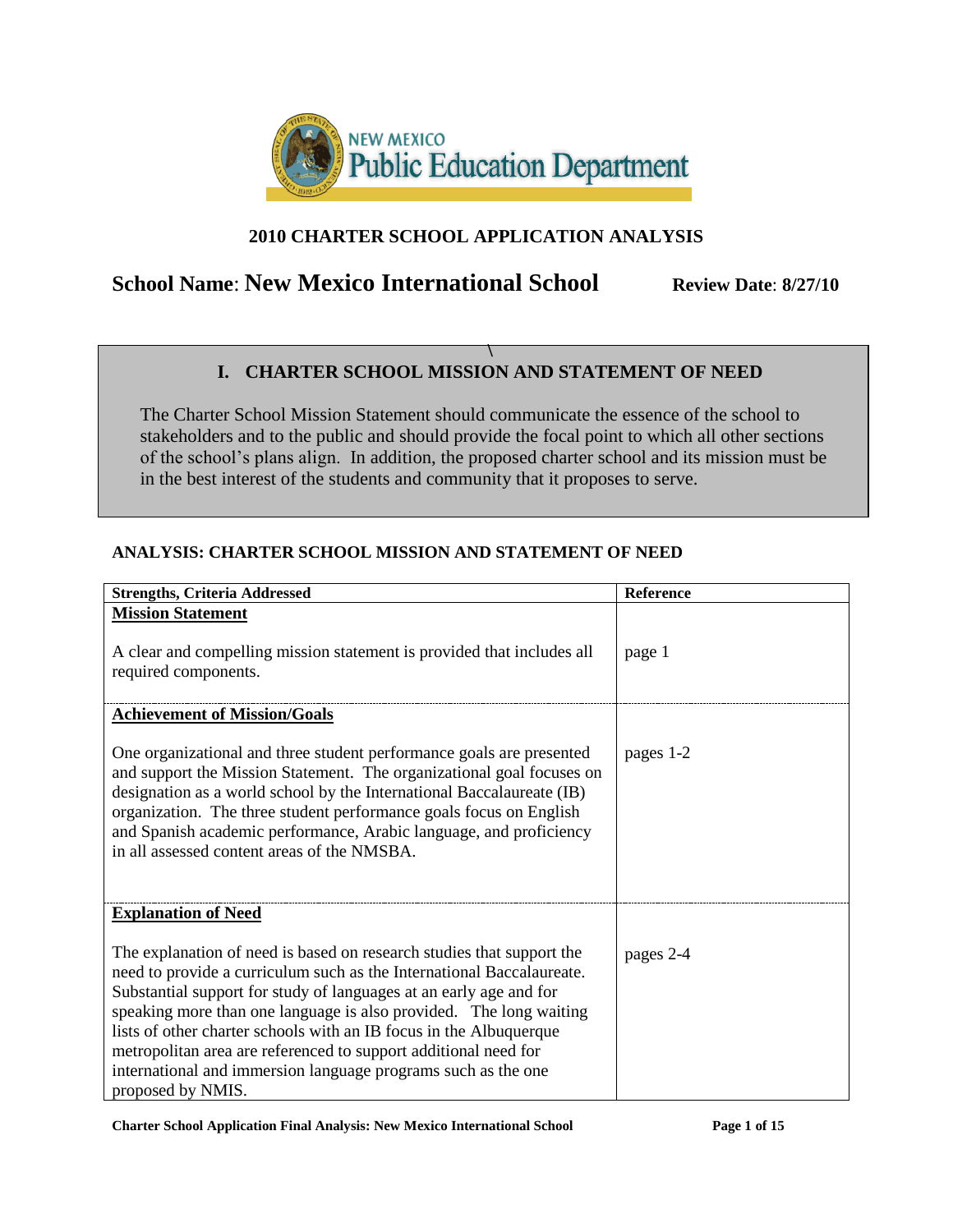| Criteria Not Sufficiently Addressed, Concerns & Additional Questions                                                                                                                                                                                                                                                                                                                                 | <b>Reference</b>                                                                        |
|------------------------------------------------------------------------------------------------------------------------------------------------------------------------------------------------------------------------------------------------------------------------------------------------------------------------------------------------------------------------------------------------------|-----------------------------------------------------------------------------------------|
| <b>Mission Statement</b>                                                                                                                                                                                                                                                                                                                                                                             |                                                                                         |
|                                                                                                                                                                                                                                                                                                                                                                                                      |                                                                                         |
| <b>Achievement of Mission/Goals</b>                                                                                                                                                                                                                                                                                                                                                                  |                                                                                         |
| Goal 2 states that students will score proficient or above on the English<br>Standards Based Assessment and the Spanish Logramos, 2 <sup>nd</sup> Edition.<br>The goal lacks specificity in terms of what content areas will be<br>measured on the English Standards Based Assessment and the Spanish<br>Logramos, $2nd$ Edition assessment for purposes of determining<br>achievement of this goal. | pages 1-2<br>[The applicant's written]<br>response provided new<br><i>information.]</i> |
| <b>Explanation of Need</b>                                                                                                                                                                                                                                                                                                                                                                           |                                                                                         |
| A demographic description of the student and community population<br>within which the school will be located is not provided.                                                                                                                                                                                                                                                                        | pages 2-4<br>[The applicant's written]<br>response provided new<br><i>information.]</i> |

## **II. EDUCATIONAL PLAN**

The educational plan should describe who the school expects to serve; what the students will achieve; how they will achieve it; and how the school will evaluate performance. It should provide a clear picture of what a student who attends the school will experience in terms of educational climate, structure, materials, schedule, assessment and outcomes.

### **ANALYSIS: CURRICULUM FRAMEWORK**

| <b>Strengths, Criteria Addressed</b>                                                                                                                                                                                                                                                                                                                                                                                                                                                                                                 | <b>Reference</b> |
|--------------------------------------------------------------------------------------------------------------------------------------------------------------------------------------------------------------------------------------------------------------------------------------------------------------------------------------------------------------------------------------------------------------------------------------------------------------------------------------------------------------------------------------|------------------|
| <b>Philosophy and Approach to Instruction</b>                                                                                                                                                                                                                                                                                                                                                                                                                                                                                        |                  |
| The educational philosophy and curricular approach to instruction is<br>based on a curriculum framework that consists of three components<br>aligned to the mission statement: 1) The written curriculum; 2) The<br>taught curriculum; and 3) The assessed curriculum. NMIS intends to<br>implement the International Baccalaureate Primary Years Program<br>(PYP) Curriculum, which is well-established and multidimensional in<br>its approach. The curriculum model is illustrated on page 6 of the<br>application (Exhibit 1.0). | pages 5-6        |
| A description of why the particular educational philosophy and/or<br>approach was selected, research that supports the educational<br>philosophy and curricular approach and alignment to the mission<br>statement are included in the Statement of Need section, pages 2-4                                                                                                                                                                                                                                                          | pages 2-4        |

**Charter School Application Final Analysis: New Mexico International School Page 2 of 15**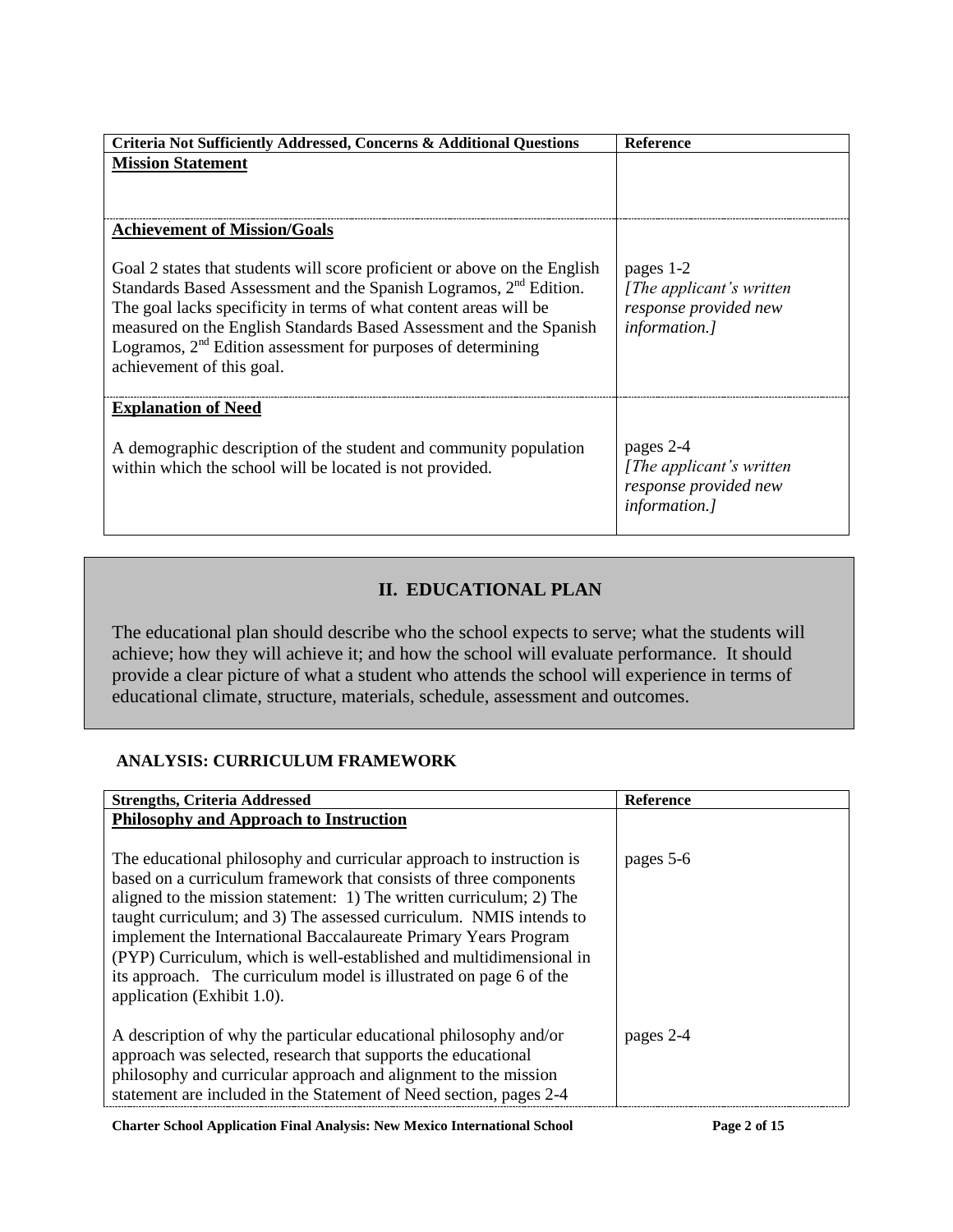| <b>Description of the Curriculum</b>                                                                                                                                                                                                                                                                                                                                                                                                                                                                                                                            |             |
|-----------------------------------------------------------------------------------------------------------------------------------------------------------------------------------------------------------------------------------------------------------------------------------------------------------------------------------------------------------------------------------------------------------------------------------------------------------------------------------------------------------------------------------------------------------------|-------------|
| NMIS intends to use the International Baccalaureate Primary Years<br>Program (IB PYP) curriculum documents and the New Mexico Content<br>Standards, Benchmarks, and Performance Standards as the foundation<br>documents for the curriculum offerings of the proposed school.                                                                                                                                                                                                                                                                                   | page 32     |
| A comprehensive description of the IB curriculum and a sample<br>alignment with the NM Standards are provided. Included are: 1) A<br>scope and sequence chart that addresses Language Arts, Mathematics,<br>Science and Technology and demonstrates a topical alignment to the<br>New Mexico Content Standards, Benchmarks and Performance                                                                                                                                                                                                                      | pages 9-17  |
| Standards; and 2) a table demonstrating an IB sample program of<br>inquiry.                                                                                                                                                                                                                                                                                                                                                                                                                                                                                     | pages 20-27 |
| Exhibit 4.0 on pages 28-31 addresses the study of languages in a one-<br>way immersion classroom environment. (English, Spanish and Arabic)                                                                                                                                                                                                                                                                                                                                                                                                                     | pages 28-31 |
| Textbooks and other instructional materials are identified.                                                                                                                                                                                                                                                                                                                                                                                                                                                                                                     | pages 31-32 |
| <b>Alignment with NM Standards</b>                                                                                                                                                                                                                                                                                                                                                                                                                                                                                                                              |             |
| IB PYP curriculum documents have partially been aligned with New<br>Mexico Content Standards, Benchmarks, and Performance Standards.<br>(As noted above, a topical alignment to the New Mexico Content<br>Standards, Benchmarks and Performance Standards is provided.) A full<br>alignment will begin during the first year of operation by a school-wide<br>curriculum alignment committee (administration, teachers, parents, and<br>governing council members). Completion is scheduled for<br>approximately one year from the start date of the committee. | page 32     |
| <b>Strategies and Methods</b>                                                                                                                                                                                                                                                                                                                                                                                                                                                                                                                                   |             |
| The target languages of Spanish and Arabic are addressed for English-<br>speaking students through a table indicating percentages of instructional<br>time delivered in each language.                                                                                                                                                                                                                                                                                                                                                                          | page 33     |
| Professional development, necessary for implementation of the<br>strategies and methods, will focus on IB requirements, one-way<br>language immersion education, and core content standards training.<br>Two hours each week (through early release) are scheduled for general<br>meetings and/or grade level meetings.                                                                                                                                                                                                                                         | page 33     |
| Other inquiry-based strategies and methods are imbedded in the<br>International Baccalaureate curriculum.                                                                                                                                                                                                                                                                                                                                                                                                                                                       | pages 5-8   |
|                                                                                                                                                                                                                                                                                                                                                                                                                                                                                                                                                                 |             |

| Criteria Not Sufficiently Addressed, Concerns & Additional Questions | Reference |
|----------------------------------------------------------------------|-----------|
| Philosophy and Approach to Instruction                               |           |
|                                                                      |           |
|                                                                      |           |
|                                                                      |           |

**Charter School Application Final Analysis: New Mexico International School Page 3 of 15**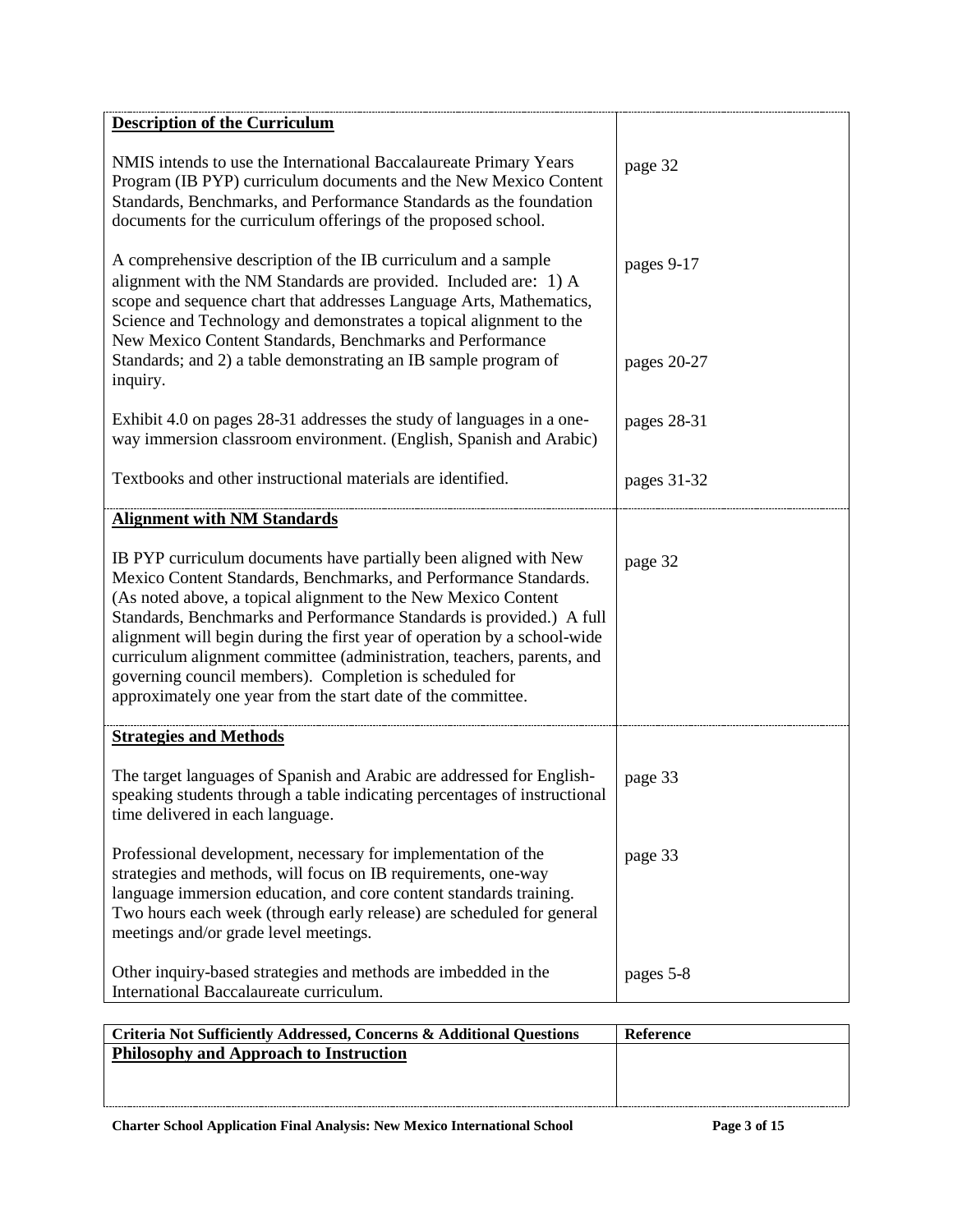| <b>Description of the Curriculum</b>                                                                                                                                                                                                                                                                                                          |                                                                                                                                                                                                                           |
|-----------------------------------------------------------------------------------------------------------------------------------------------------------------------------------------------------------------------------------------------------------------------------------------------------------------------------------------------|---------------------------------------------------------------------------------------------------------------------------------------------------------------------------------------------------------------------------|
| The application states on page 18 that "The Program of Inquiry ( <i>Exhibit</i> )<br>3.0) must be developed by school staff and must incorporate all New<br>Mexico Content Standards"; however, no specific plan that includes a<br>description of the process, a timeline, and resources (including staffing)<br>to be utilized is provided. | page 18<br>[The written response satisfied<br>the concern regarding<br>alignment to standards (page<br>32 of the application), but did<br>not clarify the concern<br>regarding development of The<br>Program of Inquiry.] |
| Resources for development of an Arabic Language Curriculum for<br>fourth and fifth grade students are provided, however, no specific plan<br>that includes a description of the process, a timeline, and resources<br>(including staffing) to be utilized is provided.                                                                        | page 31<br>[The applicant's written]<br>response provided new<br><i>information.]</i>                                                                                                                                     |
| <b>Alignment with NM Standards</b>                                                                                                                                                                                                                                                                                                            |                                                                                                                                                                                                                           |
| <b>Strategies and Methods</b>                                                                                                                                                                                                                                                                                                                 |                                                                                                                                                                                                                           |

## **ANALYSIS: EDUCATIONAL PROGRAM**

| <b>Strengths, Criteria Addressed</b>                                                                                                                                                           | Reference |
|------------------------------------------------------------------------------------------------------------------------------------------------------------------------------------------------|-----------|
| <b>Length of School Day and School Year</b>                                                                                                                                                    |           |
| The school day will be 6.5 instructional hours on Monday, Tuesday,<br>Thursday and Friday and 5.5 instructional hours on Wednesday. The<br>school year will consist of 180 days.               | page 34   |
| An optional 1.25-hour After School/Extended Day program will be<br>offered four days per week.                                                                                                 | page 34   |
| <b>Grade Levels, Class Size and Projected Enrollment</b>                                                                                                                                       |           |
| The school intends to open with 120 students, K-2 and increase by an<br>additional 40 students in years 2 through 4, reaching its cap of 240<br>students in the fourth year of implementation. | page 35   |
| <b>Graduation Requirements (if applicable)</b>                                                                                                                                                 |           |
| N/A                                                                                                                                                                                            |           |

| Criteria Not Sufficiently Addressed, Concerns & Additional Questions | <b>Reference</b> |
|----------------------------------------------------------------------|------------------|
| Length of School Day and School Year                                 |                  |
|                                                                      |                  |

**Charter School Application Final Analysis: New Mexico International School Page 4 of 15**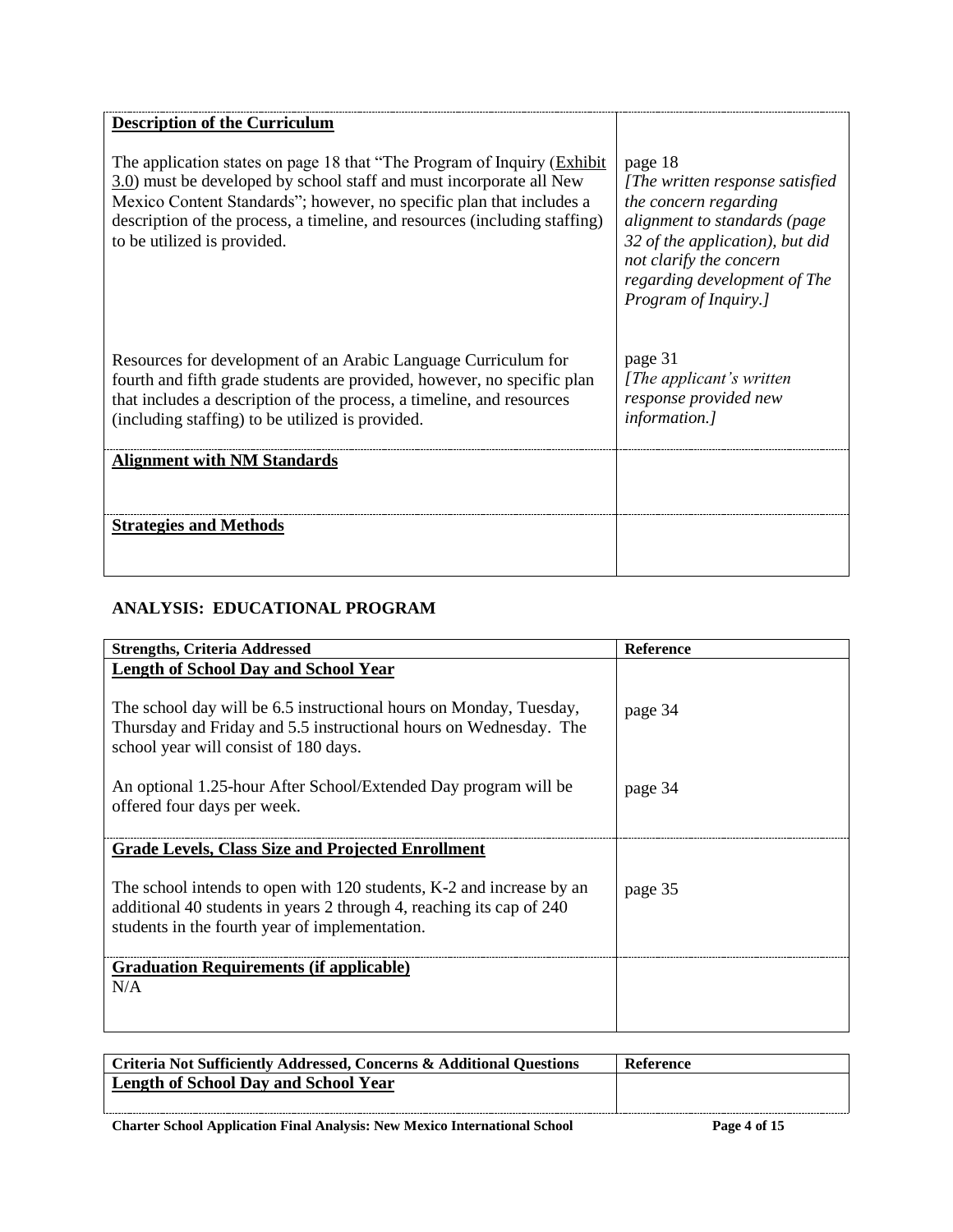| The total number of instructional hours for the school year is not stated.                                                  | page 34<br>[ <i>The applicant's written</i><br>response provided new<br><i>information.]</i> |
|-----------------------------------------------------------------------------------------------------------------------------|----------------------------------------------------------------------------------------------|
| A description of how the proposed length of the school day and school<br>year support the Educational Plan is not provided. | page 34<br>[ <i>The applicant's written</i><br>response provided new<br><i>information.]</i> |
| <b>Grade Levels, Class Size and Projected Enrollment</b>                                                                    |                                                                                              |
| A rationale for the grade-level phase-in plan is not provided.                                                              | page 35<br>[ <i>The applicant's written</i><br>response provided new<br><i>information.]</i> |
| <b>Graduation Requirements (if applicable)</b>                                                                              |                                                                                              |
| N/A                                                                                                                         |                                                                                              |

### **ANALYSIS: STUDENT PERFORMANCE EXPECTATIONS**

| <b>Strengths, Criteria Addressed</b>                                                                                                                                                                                                    | Reference |
|-----------------------------------------------------------------------------------------------------------------------------------------------------------------------------------------------------------------------------------------|-----------|
| <b>Student-centered SMART Goals</b><br>Three summative student-performance goals are presented focusing on<br>English and Spanish academic performance, Arabic language, and<br>proficiency in all assessed content areas of the NMSBA. | page 36   |
| <b>Alignment</b><br>The three student-performance goals support the Mission Statement.                                                                                                                                                  | page 36   |

| Criteria Not Sufficiently Addressed, Concerns & Additional Questions                                                                                                                                                                                                                                                                                                                                                                        | <b>Reference</b>                                                               |
|---------------------------------------------------------------------------------------------------------------------------------------------------------------------------------------------------------------------------------------------------------------------------------------------------------------------------------------------------------------------------------------------------------------------------------------------|--------------------------------------------------------------------------------|
| <b>Student-centered SMART Goals</b><br>Goal 1 states that students will score proficient or above on the English<br>Standards Based Assessment and the Spanish Logramos, 2 <sup>nd</sup> Edition.<br>The goal lacks specificity in terms of what content areas will be<br>measured on the English Standards Based Assessment and the Spanish<br>Logramos, $2nd$ Edition assessment for purposes of determining<br>achievement of this goal. | page 35<br>[The applicant's written]<br>response provided new<br>information.] |
|                                                                                                                                                                                                                                                                                                                                                                                                                                             |                                                                                |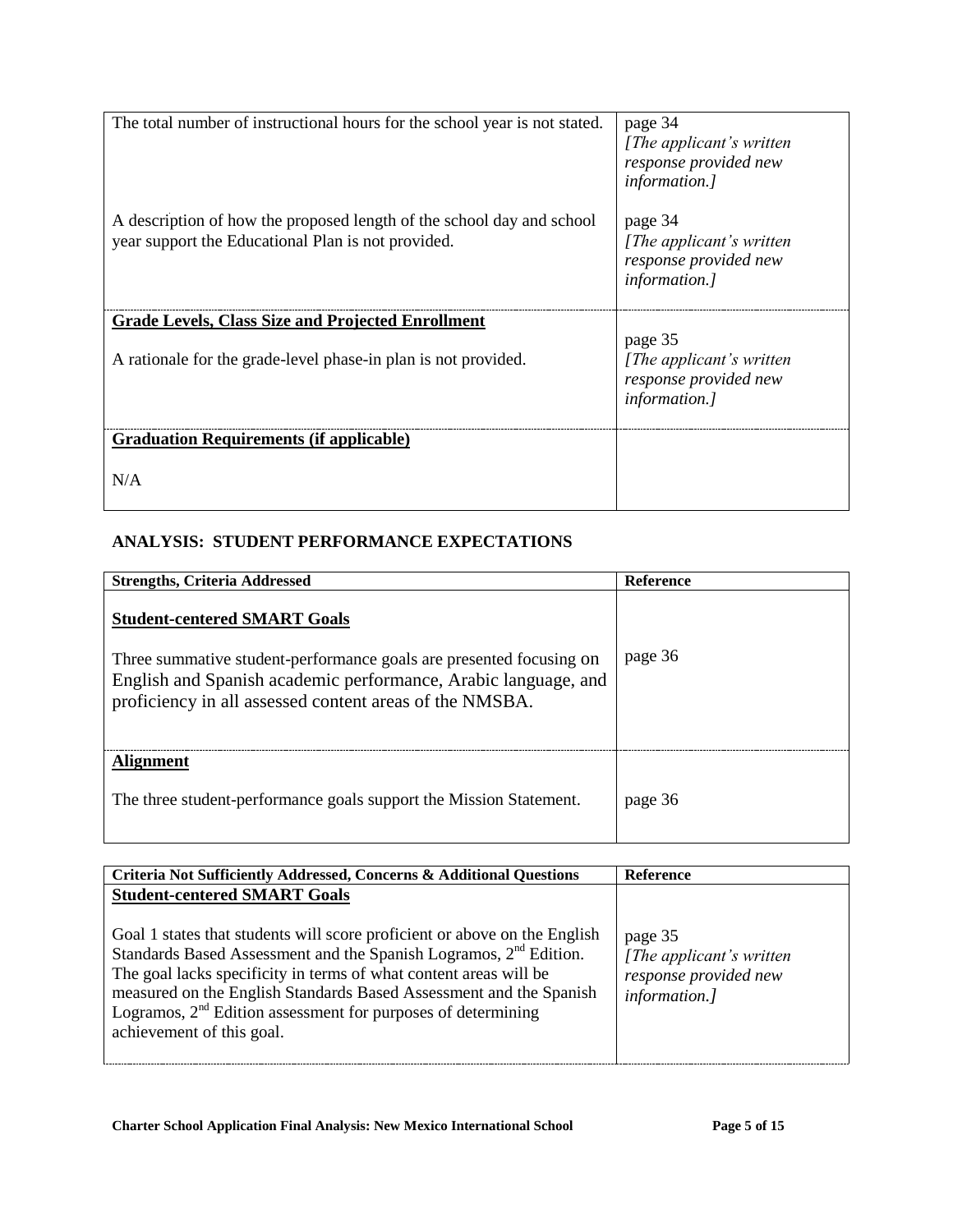#### **ANALYSIS: PLAN FOR EVALUATING STUDENT PERFORMANCE**

| <b>Strengths, Criteria Addressed</b>                                                                                                                                                                         | Reference   |
|--------------------------------------------------------------------------------------------------------------------------------------------------------------------------------------------------------------|-------------|
| <b>Types of Assessments</b>                                                                                                                                                                                  |             |
| Formative and summative assessments will be used to measure student<br>achievement levels.                                                                                                                   | page 36     |
| A clear comprehensive list of assessments is provided in a chart on page<br>37.                                                                                                                              | page 37     |
| Additional data collection to guide the school in its Educational Plan for<br>Student Success is addressed.                                                                                                  | page 38     |
| <b>Timeline for Achievement</b>                                                                                                                                                                              |             |
| Specific grade level objectives are provided for academic and language<br>proficiency that address the timeline for achievement of the NM<br>Standards and/or the school's student performance expectations. | pages 38-39 |
| <b>Corrective Action</b>                                                                                                                                                                                     |             |
| A corrective action process is described on page 36 of the application.                                                                                                                                      | page 36     |
| <b>Remediation</b>                                                                                                                                                                                           |             |
| The school's remediation plan is based on the New Mexico 3-Tier<br>Student Assistance Team (SAT) model for intervention.                                                                                     | pages 40-41 |
| <b>Additional Assessments</b>                                                                                                                                                                                |             |
| Assessments in addition to the statewide-mandated testing are<br>addressed in Exhibit 6.0, page 37                                                                                                           | page 37     |
| <b>Documentation and Reporting</b>                                                                                                                                                                           |             |
| A documentation and reporting plan is described.                                                                                                                                                             | pages 41-42 |
| The NM Quality of Education Survey is addressed.                                                                                                                                                             | page 42     |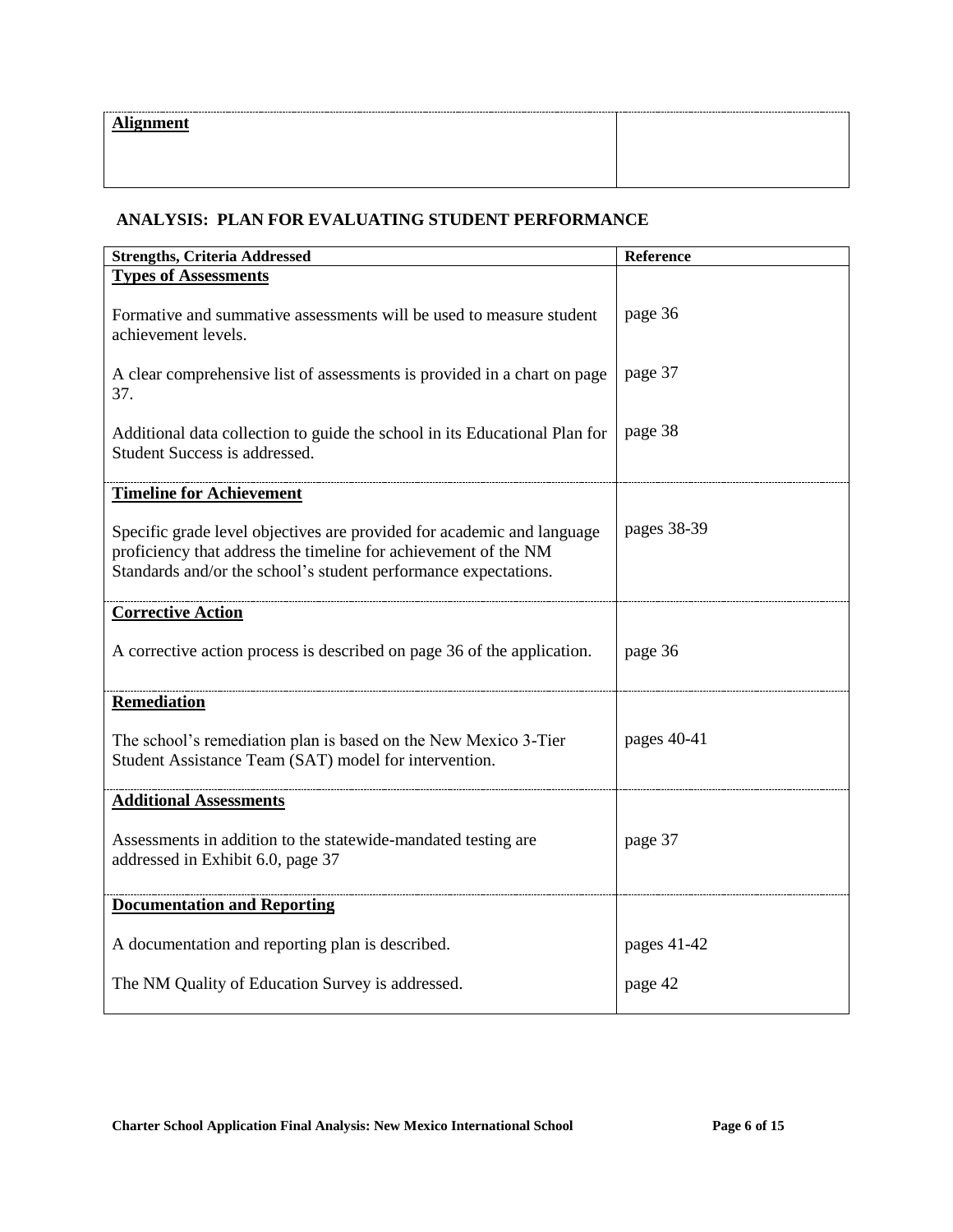#### **ANALYSIS: SPECIAL POPULATIONS**

| <b>Strengths, Criteria Addressed</b>                                                                                                                                                                                                                                                                                                                                                                      | Reference   |
|-----------------------------------------------------------------------------------------------------------------------------------------------------------------------------------------------------------------------------------------------------------------------------------------------------------------------------------------------------------------------------------------------------------|-------------|
| <b>Modifications to meet Individual Student Needs</b>                                                                                                                                                                                                                                                                                                                                                     |             |
| The school intends to implement Universal Design for Learning (UDL),<br>a reform framework to meet the needs of a diverse group of students<br>including bilingual, ELL and special education students. The goal of<br>UDL is to teach every student in an inclusive setting. Access to the<br>proposed educational program is provided through instructional<br>modification as described on pages 42-47 | pages 42-47 |
| English Language Learners (ELL) will be supported through curriculum<br>planning using the UDL framework, through the use of The Sheltered<br>Instruction Observation Protocol (CIOP) and by a licensed teacher with<br>a Teaching English to Speakers of Other Languages (TESOL)<br>endorsement.                                                                                                         | pages 54-56 |
| <b>Outline of Special Education Plan</b>                                                                                                                                                                                                                                                                                                                                                                  |             |
| A clear outline of the special education plan based on the RtI process is<br>provided. Section 504 is addressed.                                                                                                                                                                                                                                                                                          | pages 47-52 |
| <b>Access to Ancillary Services</b>                                                                                                                                                                                                                                                                                                                                                                       |             |
| NMIS will contract for ancillary services.                                                                                                                                                                                                                                                                                                                                                                | pages 56-59 |

## **III. FINANCIAL PLAN**

The Financial Plan should provide a description of how the school leadership intends to manage the school's finances, including assurances that public funds will be used appropriately and in compliance with all applicable federal and state requirements and laws. It should present a clear picture of the school's financial viability including the soundness of revenue projections; expenditure requirements; and how well the school's budget aligns with and supports implementation of the mission and educational plan.

#### **ANALYSIS: BUDGET**

| <b>Strengths, Criteria Addressed</b>                                     | <b>Reference</b>        |
|--------------------------------------------------------------------------|-------------------------|
| <b>Revenue Projection Form 910B5</b>                                     |                         |
|                                                                          |                         |
| A completed revenue projection form 910B5 is provided. Bilingual,        | page 58 and Forms 910B5 |
| physical education and fine arts funding, sources that are dependent on  |                         |
| approval of applications, have been included in the revenue projections  |                         |
| along with an estimated 10% special education membership. The            |                         |
| school indicates that it is aware of the tentative nature of the funding |                         |
| $\alpha$ , at the state of the state $\alpha$ , and the state $\alpha$   | $P = P + P$             |

**Charter School Application Final Analysis: New Mexico International School Page 7 of 15**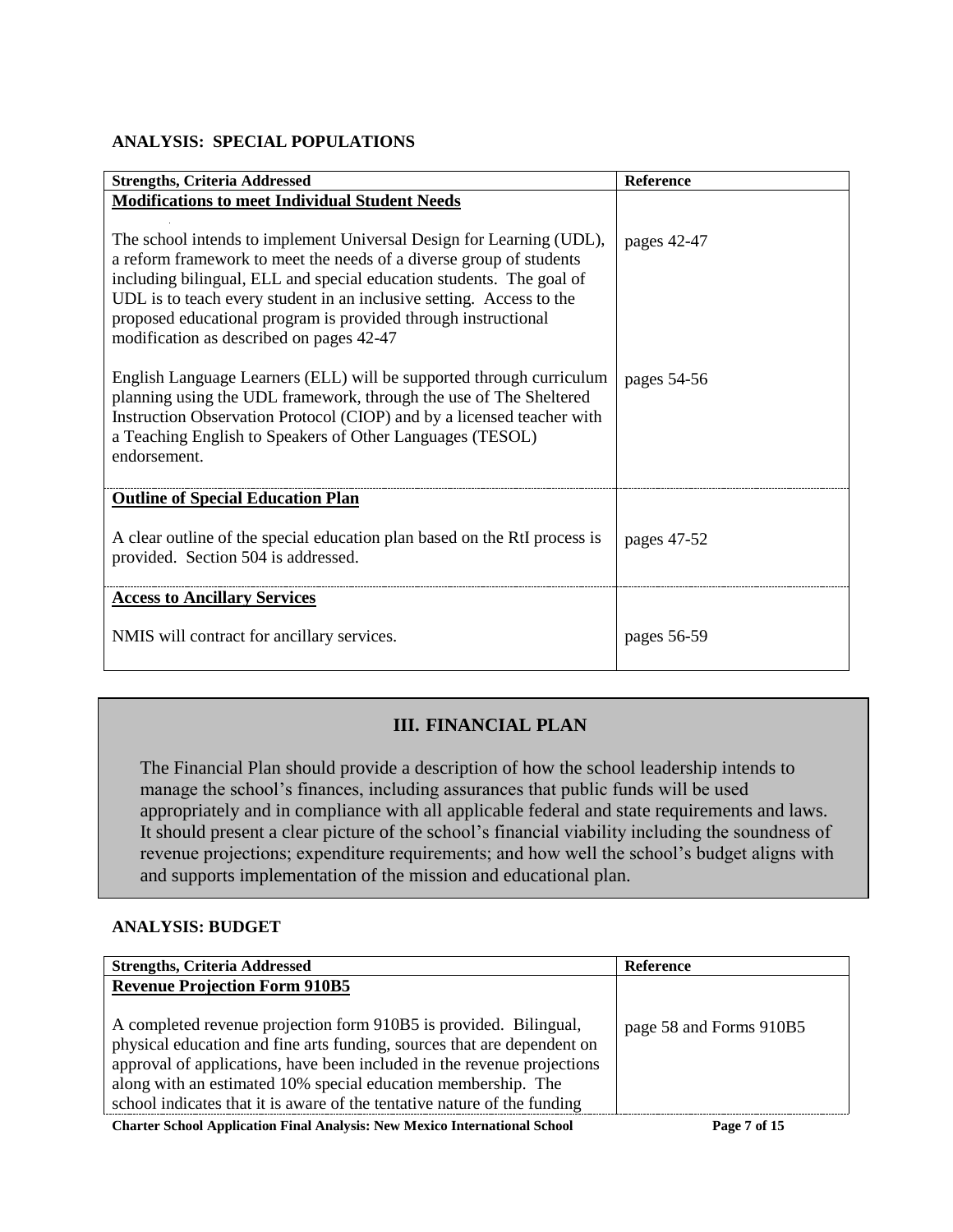| sources and demonstrates knowledge of what needs to be considered in        |                    |
|-----------------------------------------------------------------------------|--------------------|
| the budgeting process.                                                      |                    |
|                                                                             |                    |
| <b>5-Year Budget Plan</b>                                                   |                    |
|                                                                             |                    |
| The proposed 5-year operating budget is based on the current unit value     | 5-Year Budget Plan |
| and is balanced for each of the 5 years.                                    |                    |
|                                                                             |                    |
|                                                                             |                    |
| <b>Revenue and Expenditure Assumptions</b>                                  |                    |
| A description of the revenue and expenditure assumptions on which the       |                    |
| operating budget is based is provided.                                      | pages 58-59        |
|                                                                             |                    |
| <b>Revenue Sources Other Than SEG Funds</b>                                 |                    |
|                                                                             |                    |
| The school states that it intends to apply for federal start-up, bilingual, | page 58            |
| physical education and fine arts funding.                                   |                    |
|                                                                             |                    |
|                                                                             |                    |
| <b>Expenditure Assumptions for Other Than SEG Funds</b>                     |                    |
|                                                                             |                    |

| Criteria Not Sufficiently Addressed, Concerns & Additional Questions                                                                                                                                                                                                                                                                                 | Reference                                                                                                                                                  |
|------------------------------------------------------------------------------------------------------------------------------------------------------------------------------------------------------------------------------------------------------------------------------------------------------------------------------------------------------|------------------------------------------------------------------------------------------------------------------------------------------------------------|
| <b>Revenue Projection Form 910B5</b>                                                                                                                                                                                                                                                                                                                 |                                                                                                                                                            |
|                                                                                                                                                                                                                                                                                                                                                      |                                                                                                                                                            |
|                                                                                                                                                                                                                                                                                                                                                      |                                                                                                                                                            |
| 5-Year Budget Plan                                                                                                                                                                                                                                                                                                                                   |                                                                                                                                                            |
|                                                                                                                                                                                                                                                                                                                                                      |                                                                                                                                                            |
| <b>Revenue and Expenditure Assumptions</b>                                                                                                                                                                                                                                                                                                           |                                                                                                                                                            |
| The narrative states that the average salary used for teachers was<br>\$45,000. The budget plan indicates \$50,000 was used.                                                                                                                                                                                                                         | page 58<br>[The applicant's written]<br>response provided new<br>information.]                                                                             |
| Arabic will be taught to $4th$ and $5th$ grade students. It is unclear as to<br>why an Arabic instructor will be contracted for the school's first two<br>operating years when the phase-in plan doesn't include 4 <sup>th</sup> grade<br>students until the third year of operation and $5th$ grade students until the<br>fourth year of operation. | page 59<br>[The applicant's written]<br>response satisfied the<br>concern.]                                                                                |
| <b>Revenue Sources Other Than SEG Funds</b>                                                                                                                                                                                                                                                                                                          |                                                                                                                                                            |
| The projected amounts for some of the revenue sources other than SEG<br>are not clearly identified.                                                                                                                                                                                                                                                  | pages 58-59<br>[The applicant's response did<br>not clarify projected amounts<br>for the federal stimulus grant<br>as a revenue source other than<br>SEG.] |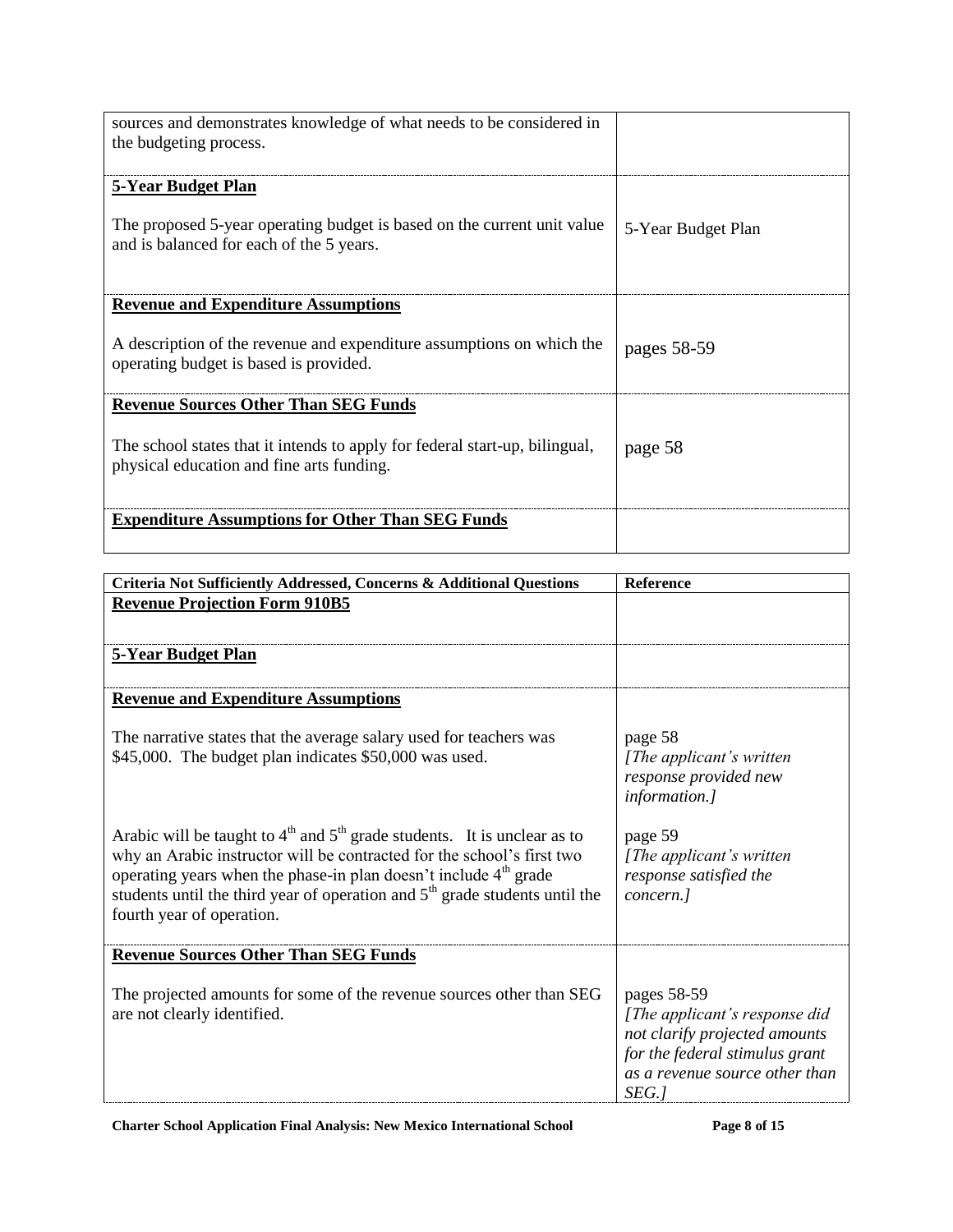| <b>Expenditure Assumptions for Other Than SEG Funds</b>                                                                  |             |
|--------------------------------------------------------------------------------------------------------------------------|-------------|
| A detailed narrative description of the expenditure assumptions for<br>"other than SEG" revenue sources is not provided. | pages 58-59 |

#### **ANALYSIS: FISCAL MANAGEMENT**

| <b>Strengths, Criteria Addressed</b>                                                                                                                                                                                                                                                                                                                                                                                                                     | Reference       |
|----------------------------------------------------------------------------------------------------------------------------------------------------------------------------------------------------------------------------------------------------------------------------------------------------------------------------------------------------------------------------------------------------------------------------------------------------------|-----------------|
| <b>Fiscal Management Plan</b>                                                                                                                                                                                                                                                                                                                                                                                                                            |                 |
| The fiscal management plan addresses: the Governing Council as a<br>Board of Finance; monthly financial reports; establishing and approving<br>the annual budget; the head administrator's oversight of management<br>and fiscal decisions; student data and other required reports; business<br>manager responsibilities; and financial software. Financial policies and<br>procedures are also identified for development by the Governing<br>Council. | pages 59-60     |
| <b>Internal Control Procedures</b>                                                                                                                                                                                                                                                                                                                                                                                                                       |                 |
| A general description of proposed internal control procedures that<br>address segregation of duties, purchasing, receiving purchases, cash<br>disbursements, cash receipts, payroll, bank reconciliations, inventory,<br>journal entries, travel and petty cash is provided and demonstrate an<br>understanding of requirements.                                                                                                                         | pages $61-63$   |
| <b>Annual Audit of Financial Operations</b>                                                                                                                                                                                                                                                                                                                                                                                                              |                 |
| The school's annual audit as a component unit of the Public Education<br>Department is addressed.                                                                                                                                                                                                                                                                                                                                                        | page 64         |
| Finance and Audit Committees of the Governing Council are addressed.                                                                                                                                                                                                                                                                                                                                                                                     | pages 59 and 64 |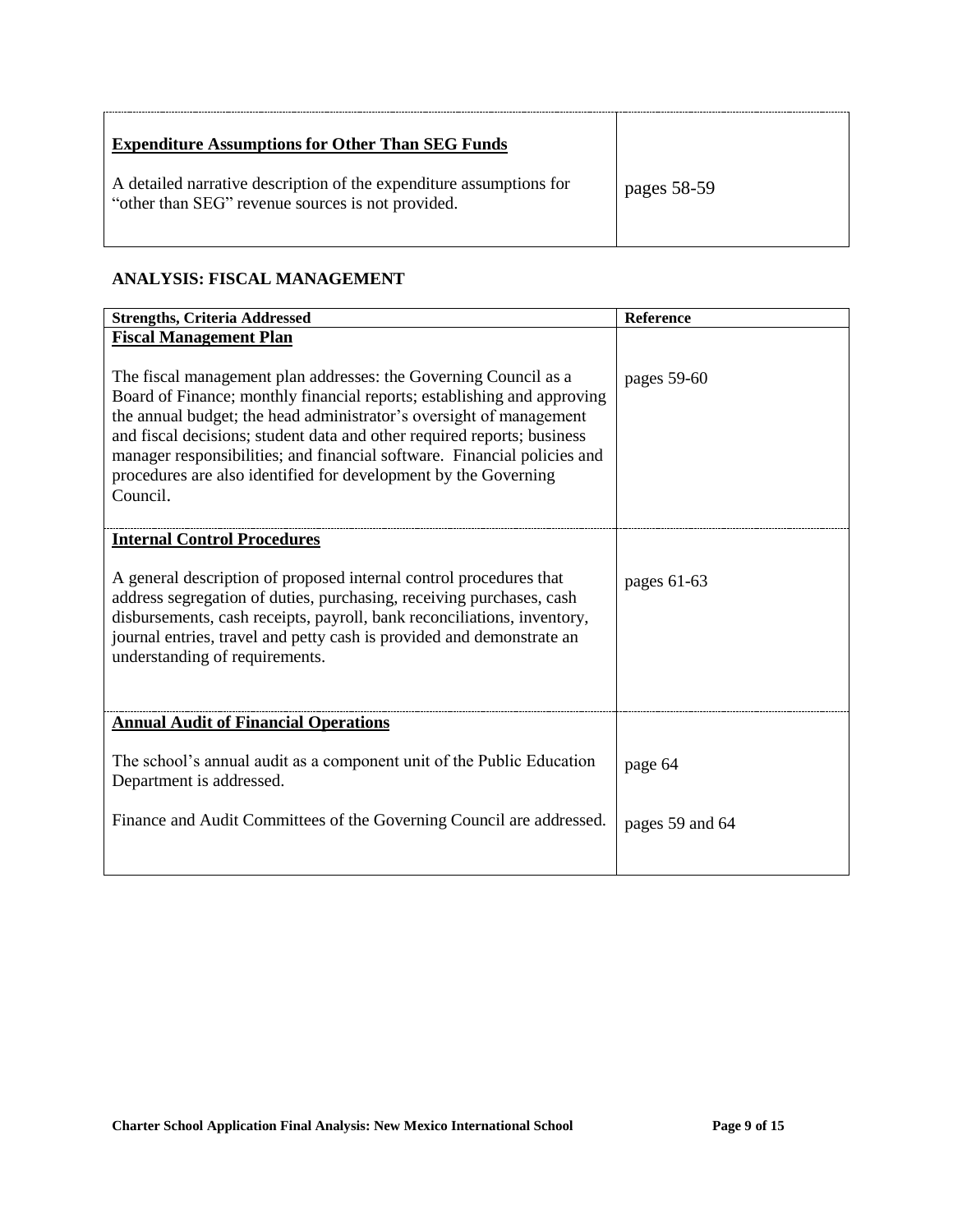#### **IV. GOVERNANCE /MANAGEMENT PLAN**

The Governance/Management Plan should provide an understanding of how the school will be governed and managed. It should present a clear picture of the school's governance and management practices, what roles and responsibilities various groups and individuals will have, and how those groups will relate to one another. The Plan should outline how decisions are made at the school site, and provide a convincing picture of the school leadership's capacity to successfully operate the school. In addition, the governing body of a charter school is, first and foremost, publicly accountable for student academic performance and the expenditure of public funds.

#### **ANALYSIS: GOVERNANCE /MANAGEMENT STRUCTURE**

| <b>Strengths, Criteria Addressed</b>                                                                                                                                                                | <b>Reference</b> |
|-----------------------------------------------------------------------------------------------------------------------------------------------------------------------------------------------------|------------------|
| Governance and site-based management structure<br>A clear description of the overall school governance and site-based<br>management structure is provided.                                          | pages 66 - 68    |
| Organizational chart and narrative description<br>A clear organizational chart and narrative description of roles and<br>responsibilities are provided. A School Advisory Committee is<br>included. | pages 66-68,     |

### **ANALYSIS: DESCRIPTION OF THE GOVERNING BODY**

| <b>Strengths, Criteria Addressed</b>                                                                         | <b>Reference</b> |
|--------------------------------------------------------------------------------------------------------------|------------------|
| <b>Governing Body policies and procedures</b>                                                                |                  |
| Board powers and duties as a whole, individual members, and officers<br>of the governing body are addressed. | pages 68-71      |
| The New Mexico Open Public Meetings Act is addressed.                                                        | page 70          |
| A seven-step process is provided for selection of Governing Council<br>members.                              | page 71          |
| A twelve-step process is provided for selection of the school's Head<br>Administrator.                       | page 72          |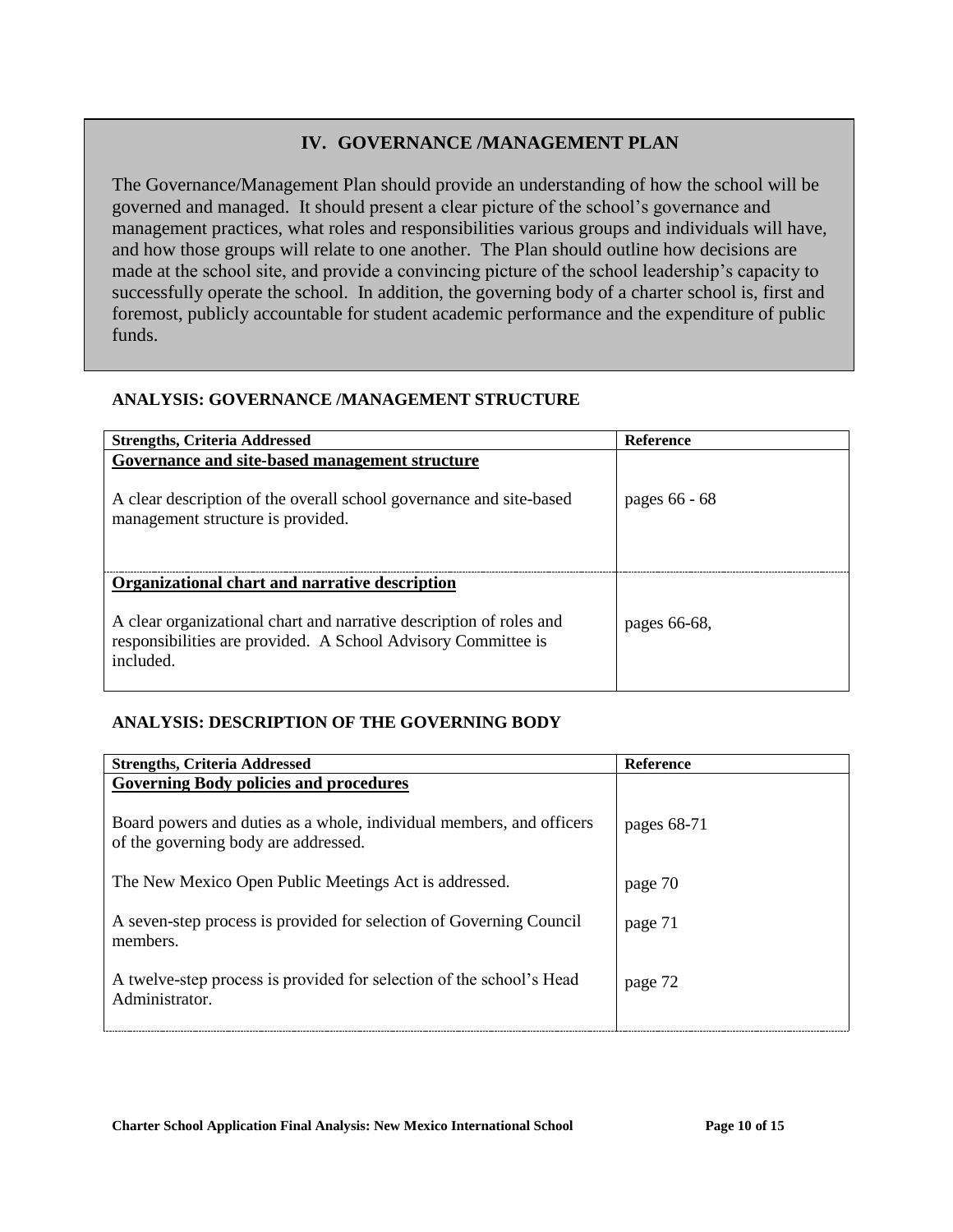| List of governing body members and qualifications                                                                                                                                                                                                                                                                                              |             |
|------------------------------------------------------------------------------------------------------------------------------------------------------------------------------------------------------------------------------------------------------------------------------------------------------------------------------------------------|-------------|
| Five Governing Body members are listed with qualifications.                                                                                                                                                                                                                                                                                    | pages 72-73 |
| Staff, families, and community involvement in governance<br>A School Advisory Committee is identified as a component of the<br>NMIS site-based management structure and will serve in an advisory<br>role to the school's administration in regard to school policies, budgets<br>and procedures prior to submission to the Governing Council. | page 67     |
| Town Hall meetings to solicit input from the school community will be<br>held two times per year by the Governing Council.                                                                                                                                                                                                                     | page 68     |

| Criteria Not Sufficiently Addressed, Concerns & Additional Questions                                                                                                                                                                                                                                                                                                                                                                             | Reference                                                                      |
|--------------------------------------------------------------------------------------------------------------------------------------------------------------------------------------------------------------------------------------------------------------------------------------------------------------------------------------------------------------------------------------------------------------------------------------------------|--------------------------------------------------------------------------------|
| <b>Governing Body policies and procedures</b>                                                                                                                                                                                                                                                                                                                                                                                                    |                                                                                |
| The following provision stated on page 69 under "Individual Council"<br>Member Roles", is in conflict with the role of the school's<br>administrator. The Governing Council does not have an operational<br>role in the school.                                                                                                                                                                                                                  | page 69<br>[The applicant's written]<br>response acknowledges the<br>concern.] |
| " offering mediation assistance between<br>parents/teachers/staff if direct resolution of the problem cannot<br>be accomplished by the parties involved."                                                                                                                                                                                                                                                                                        |                                                                                |
| On page 70 under "Meetings" the application states: "It is expected that<br>Governing Council members will attempt to build consensus around<br>major decisions. If a general consensus is not possible, the President of<br>the Governing Council will call for a vote of the members." A<br>Governing Council cannot rule by consensus. It must vote on all action<br>items.                                                                   | page 70<br>[The applicant's written]<br>response acknowledges the<br>concern.] |
| The application states that the Head Administrator of NM International<br>School will be a non-voting member of the Governing Council. Section<br>22-21-1 prohibits such individuals from serving on the board.                                                                                                                                                                                                                                  | page 71<br>[The applicant's written]<br>response acknowledges the<br>concern.] |
| List of governing body members and qualifications                                                                                                                                                                                                                                                                                                                                                                                                |                                                                                |
| The Governing Council for NM International School consists of the<br>members that submitted signed statements of assurance that they have<br>read the application in its entirety and agree to its submission. It is the<br>intent of the statute, rule, and applications that the assurances are from<br>the governing body members who will govern the school, not from<br>individuals who are only temporarily serving on the governing body. | page 72<br>[The applicant's written]<br>response acknowledges the<br>concern.] |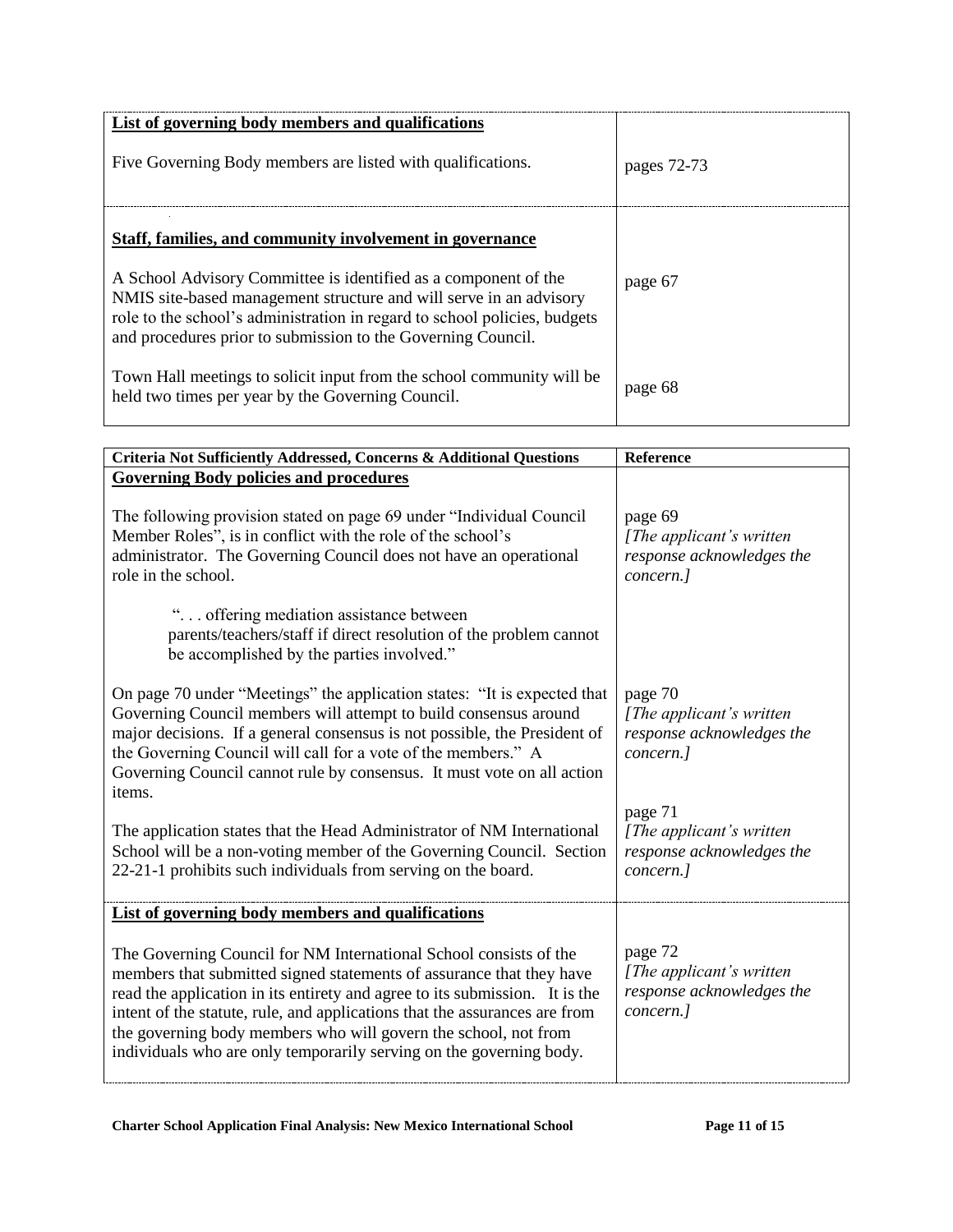| Staff, families, and community involvement in governance                                                                                                  |                                                                               |
|-----------------------------------------------------------------------------------------------------------------------------------------------------------|-------------------------------------------------------------------------------|
| The application does not address how staff, families and the community<br>will be notified of the opportunity to participate in the school<br>governance. | page 73<br>[The applicant's written<br>response provided new<br>information.] |

#### **ANALYSIS: SCHOOL ORGANIZATIONAL STRUCTURE**

| <b>Strengths, Criteria Addressed</b>                                                                                                                                                                                    | <b>Reference</b> |
|-------------------------------------------------------------------------------------------------------------------------------------------------------------------------------------------------------------------------|------------------|
| Job descriptions for all organizational chart positions<br>Job descriptions that identify key roles, responsibilities and<br>accountability for each staff position listed on the organizational chart<br>are provided. | pages 73-82      |
| Years 1-5 staffing plan with pupil-teacher ratio supporting<br>educational plan<br>A complete 5-year staffing plan is provided. Pupil-Teacher Ratio will                                                                |                  |
| he 20:1.                                                                                                                                                                                                                | page 83          |

#### **ANALYSIS: EMPLOYEE RELATIONS**

| <b>Strengths, Criteria Addressed</b>                                                                                                                    | <b>Reference</b>                            |
|---------------------------------------------------------------------------------------------------------------------------------------------------------|---------------------------------------------|
| <b>School's personnel policies and procedures</b><br>Comprehensive and clearly-stated personnel policies and procedures are<br>included as Appendix IX. | Appendix IX                                 |
| Proposed salary schedules for all employees                                                                                                             |                                             |
| Proposed salary schedules for teachers, educational assistants, and<br>coordinators are provided and meet minimum requirements.                         | pages 85-57                                 |
| <b>Evaluation process for staff</b>                                                                                                                     |                                             |
| The evaluation process is addressed on pages 88 -89 of the application<br>and included in the personnel policies on pages 16-17 of Appendix IX.         | pages 88-89 and Appendix IX,<br>pages 16-17 |
| Staff discipline process                                                                                                                                |                                             |
| The staff discipline process is addressed on page 89 of the application<br>and included in the personnel policies on page 8 of Appendix IX.             | pages 89 and Appendix IX,<br>page 8         |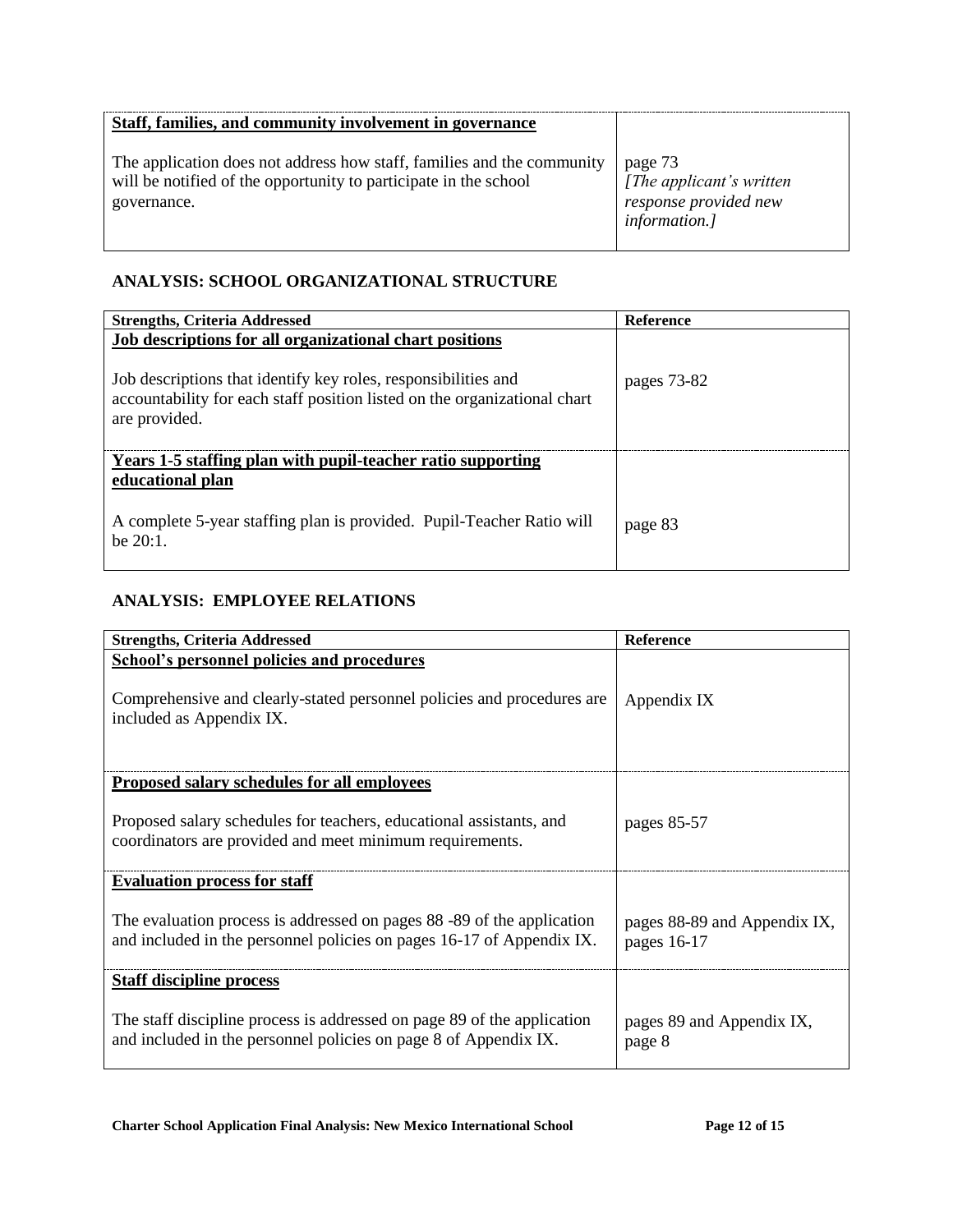#### **ANALYSIS: STUDENT ENROLLMENT PROCEDURES AND DISCIPLINE POLICY**

| <b>Strengths, Criteria Addressed</b>                                                                    | <b>Reference</b>         |
|---------------------------------------------------------------------------------------------------------|--------------------------|
| School enrollment policies and procedures                                                               |                          |
| A description of admissions policies and procedures, including a<br>timeline for admission is provided. | Pages 89-92              |
| <b>Description of lottery process</b>                                                                   |                          |
| A description of the school's lottery process is provided.                                              | Pages 89-92              |
| Description of proposed student discipline policy                                                       |                          |
| A description of a proposed "zero-Tolerance policy for student<br>discipline is provided.               | page 93                  |
| Proposed student discipline procedures (appendix)                                                       |                          |
| Proposed student discipline procedures are provided.                                                    | Page 40-45 of Appendices |

| Criteria Not Sufficiently Addressed, Concerns & Additional Questions                                                           | <b>Reference</b>                                                                        |
|--------------------------------------------------------------------------------------------------------------------------------|-----------------------------------------------------------------------------------------|
| School enrollment policies and procedures                                                                                      |                                                                                         |
| Documentation required for enrollment includes proof of Citizenship.<br>It is not permissible to require proof of Citizenship. | page 92<br>[ <i>The applicant's written</i> ]<br>response acknowledges the<br>concern.] |
| <b>Description of lottery process</b>                                                                                          |                                                                                         |
|                                                                                                                                |                                                                                         |
| Description of proposed student discipline policy                                                                              |                                                                                         |
|                                                                                                                                |                                                                                         |
| Proposed student discipline procedures (appendix)                                                                              |                                                                                         |
|                                                                                                                                |                                                                                         |

### **ANALYSIS: FACILITIES – IF "YES"**

| <b>Strengths, Criteria Addressed</b>                                              | <b>Reference</b> |
|-----------------------------------------------------------------------------------|------------------|
| Description of proposed facility and how facility will support                    |                  |
| school's educational plan                                                         |                  |
|                                                                                   |                  |
| The proposed K-5 NMIS intends to share a campus with the established              |                  |
| <b>Charter School Application Final Analysis: New Mexico International School</b> | Page 13 of 15    |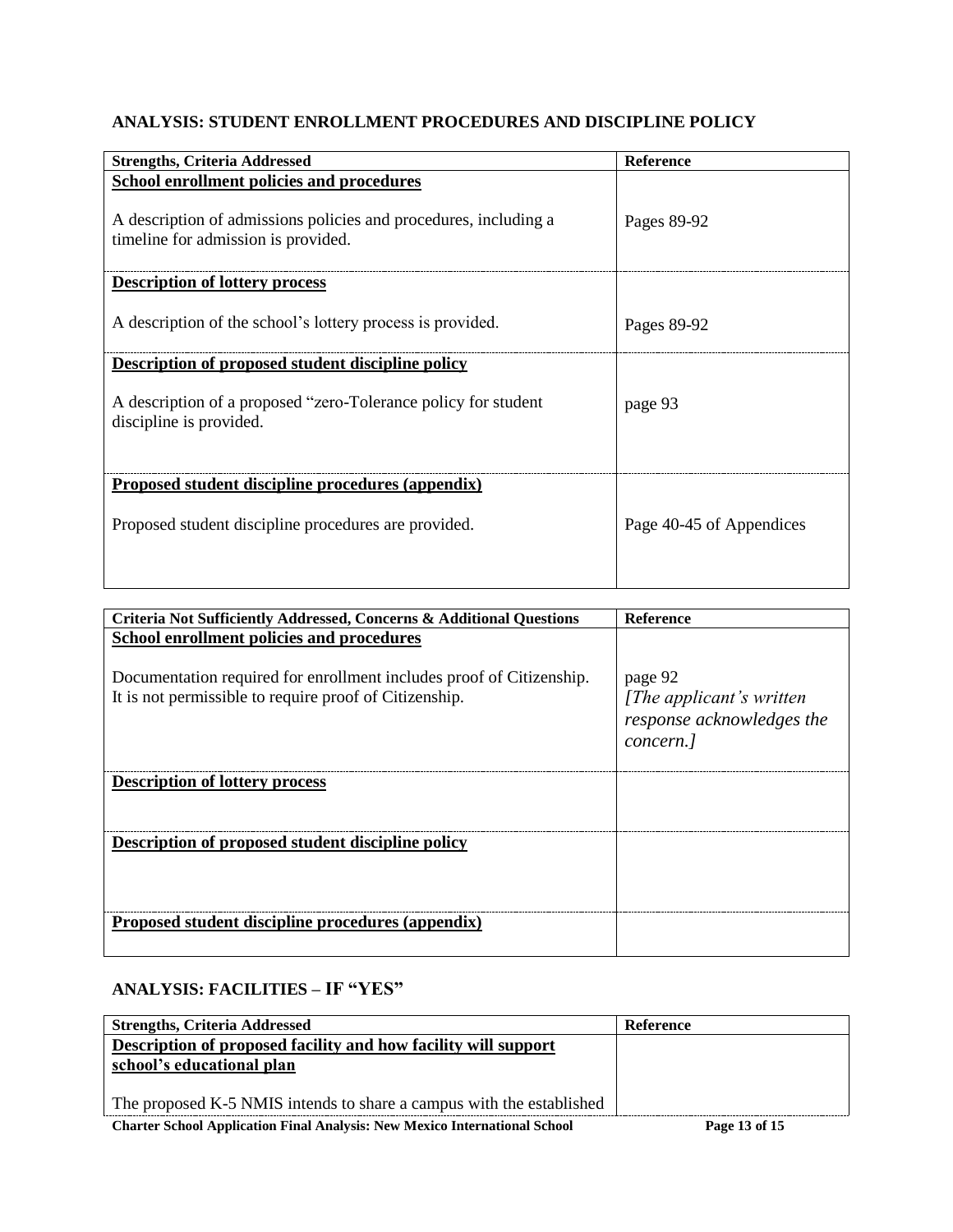| Cottonwood Classical Preparatory School currently serving grades 6-<br>12. Both schools would be located in Los Ranchos de Albuquerque in<br>the Unser facility which already has an E-Occupancy certificate. | page 94 |
|---------------------------------------------------------------------------------------------------------------------------------------------------------------------------------------------------------------|---------|
| A site-plan of the Unser Campus is provided. The west building is<br>$37,650$ square feet.                                                                                                                    | page 96 |
| Proposed capital outlay needs                                                                                                                                                                                 |         |

| Criteria Not Sufficiently Addressed, Concerns & Additional Questions                                                  | <b>Reference</b>                                                                          |
|-----------------------------------------------------------------------------------------------------------------------|-------------------------------------------------------------------------------------------|
| Description of proposed facility and how facility will support<br>school's educational plan                           |                                                                                           |
| Clarification is needed to understand the layout of the interior space of<br>the facility.                            | pages 94-96<br>[The written response satisfied]<br>the concern.]                          |
| An explanation of how the facility will support the implementation of<br>the school's education plan is not provided. | pages 94-96<br>[The applicant's written]<br>response provided new<br><i>information.]</i> |
| Proposed capital outlay needs                                                                                         |                                                                                           |
| Proposed capital outlay needs are not addressed.                                                                      | pages 94-96<br>[The applicant's written]<br>response provided new<br>information.].       |

## **ANALYSIS: OTHER STUDENT SERVICES**

| <b>Strengths, Criteria Addressed</b>                                               | <b>Reference</b> |
|------------------------------------------------------------------------------------|------------------|
| <b>Transportation</b>                                                              |                  |
|                                                                                    |                  |
| Transportation services will not be provided unless required by a<br>student's IEP | page 96          |
| <b>Food Services</b>                                                               |                  |
|                                                                                    |                  |
| Food services will not be provided.                                                | page 9.          |
|                                                                                    |                  |
| <b>Student access to other services</b>                                            |                  |
|                                                                                    |                  |
| Other services will be contracted through Cooperative Educational                  | page 97          |
| Services (CES).                                                                    |                  |
|                                                                                    |                  |